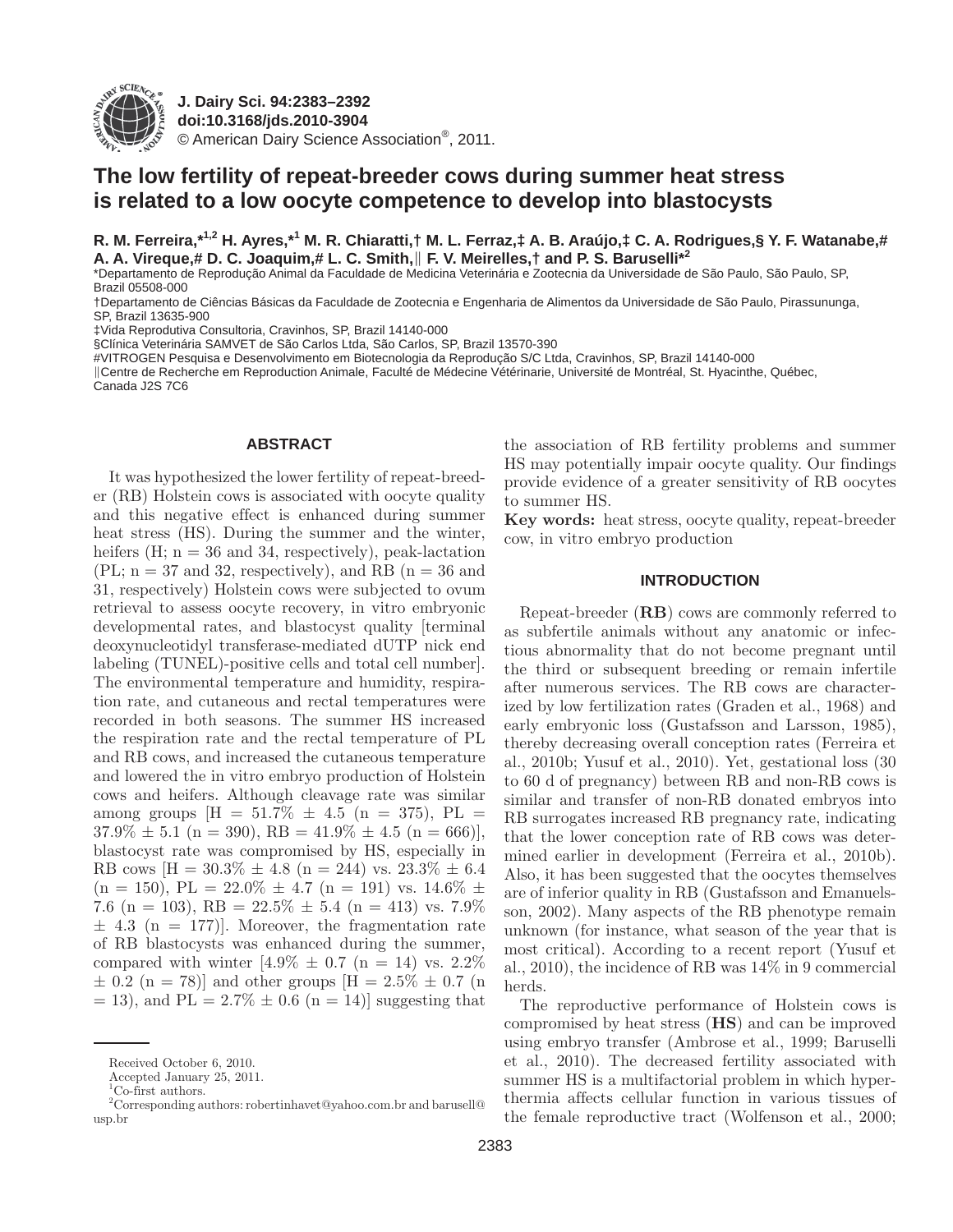Hansen et al., 2001). For instance, summer HS compromised ovarian follicular dynamics (Badinga et al., 1993), and the ability of the dominant follicle to exert dominance (Wolfenson et al., 1995). In addition, HS induced follicular codominance (Sartori et al., 2004; de S. Torres-Júnior et al., 2008) and decreased estrous cycle length, and the oocyte's competence to develop into a blastocyst. Oocytes harvested from Holstein cows during summer show decreased ability to develop to the blastocyst stage after in vitro fertilization when compared with oocytes harvested during winter (Rocha et al., 1998; Al-Katanani et al., 2002). Moreover, exposure of Holstein heifers to HS between the onset of estrus and insemination increased the proportion of abnormal and developmentally retarded embryos as compared with heifers maintained at thermoneutrality (Putney et al., 1989). These studies highlight the detrimental effect of HS on oocyte competence, from early stages of folliculogenesis, leading to a carryover effect on ovulated oocytes of low quality (Roth et al., 2001, de S. Torres-Júnior et al., 2008).

Because RB cows have lower conception rates during the summer than winter (Rodrigues et al., 2007), it is reasonable to hypothesize that the lower fertility of RB Holstein cows is associated with a decrease in oocyte competence due to summer HS. A previous study provided evidence of compromised quality in oocytes retrieved from RB heifers, as judged by their appearance at retrieval and their decreased ability to advance on the cytoplasmic spatial reorganization of mitochondria and cortical granules after in vitro maturation (Båge et al., 2003). These factors can indirectly explain the low oocyte quality and represent a contributing factor to subfertility that defines the RB syndrome in RB heifers. Hence, the aim was to address the hypothesis that the lower fertility of RB Holstein cows is associated with oocyte quality and that this negative effect is enhanced during summer.

## **MATERIALS AND METHODS**

#### *Environmental and Physiological Measurements*

To identify the coolest and warmest periods of the year, and determine the months when the experiment would be conducted, a retrospective analysis of the environmental temperatures and humidity of the last 8 yr (Figure 1; January 2001 to January 2009) was done on 2 farms. Data were collected from each farm's weather station daily. The experiment was carried out in the second half of each season (winter and summer) to ensure at least 1 mo of exposure to the desired environmental condition before the beginning of the trial. During the periods selected, the environmental



**Figure 1.** Monthly environmental humidity (a) and averaged environmental temperature (b) measured from weather stations of 2 dairy farms during an 8-yr period (2001 to 2009). Arrows indicate months chosen as the experimental summer (high humidity and temperature) and winter (low humidity and temperature).

temperature and humidity were recorded daily from the farm weather stations. Respiration rate and rectal and cutaneous temperature were recorded at the beginning of each protocol for synchronization of follicular wave emergence (d 0).

#### *Farm and Animals*

The present study was approved by the Bioethics Commission of the School of Veterinary Medicine and Zootechny of the University of São Paulo (protocol number 1571/2008), which complies with the ethical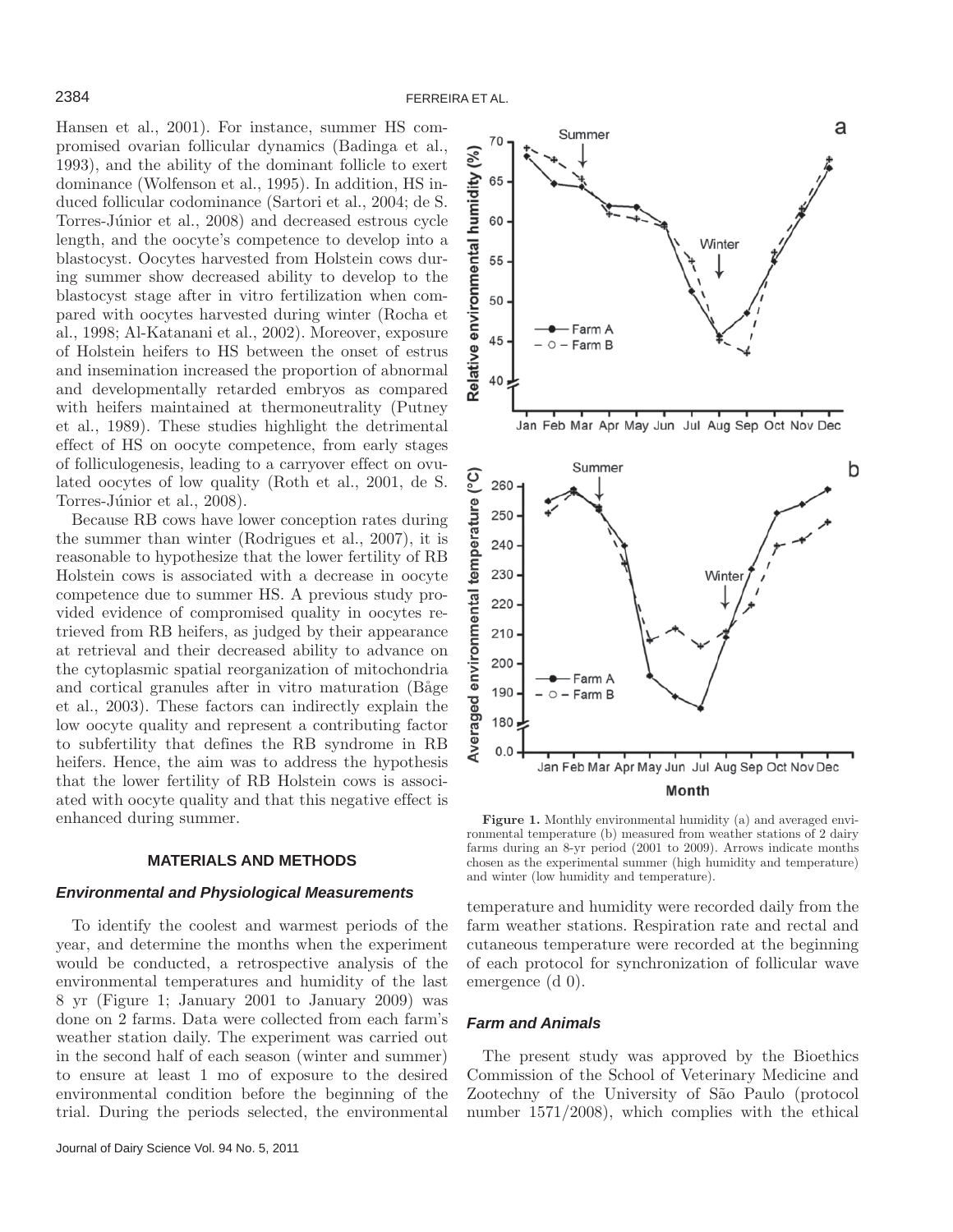principles in animal research. The experiment was conducted in 2 commercial dairy farms located in São Paulo state in southeast Brazil: dairy A, the city of Descalvado  $(21^{\circ}54'14''$  S  $47^{\circ}37'10''$  W), and dairy B, the city of São Pedro  $(22^{\circ}32'55''$  S  $47^{\circ}54'50''$  W) during the warm (March; summer) versus cool (August; winter) periods of 2009. Herds were composed of 1,800 and 400 lactating Holstein cows, producing  $30.1 \pm 0.3$ and  $34.2 \pm 0.2$  kg of milk per day, in farms A and B, respectively. Holstein (*Bos taurus*) cattle of 3 different groups [heifers  $(H; \text{ farm } A, n = 52 \text{ and farm } B, n =$ 18), peak-lactation cows ( $PL$ ; farm A,  $n = 50$  and farm B,  $n = 19$ ), and RB cows (farm A,  $n = 48$  and farm B,  $n = 19$ ) were used in this experiment. Heifers were  $16.8 \pm 0.3$  mo ( $\pm$ SEM) old (farm A = 17.2  $\pm$  0.4 and farm  $B = 15.5 \pm 0.5$ , cycling, and had never been inseminated; RB were normal cycling lactating cows that had been inseminated several times (range from 4 to 13 services) without becoming pregnant and with no anatomic or infectious abnormality (checked by ultrasonography by a veterinarian); and PL were normal cycling cows raging from 46 to 171 DIM. The PL and RB cows were housed in freestalls with an adjacent pasture, but H were kept on pasture with free access to water. The PL and RB cows were  $110.4 \pm 3.8$  and  $425.3 \pm 17.5$  DIM ( $P < 0.0001$ ; Table S1, available online at http://www.journalofdairyscience.org/), had a weekly milk production of  $34.3 \pm 0.7$  and  $23.2 \pm 0.9$ kg ( $P < 0.0001$ ; Table S1), had  $0.7 \pm 0.1$  and  $7.1 \pm 1.1$ 0.3 previous inseminations (*P* < 0.0001; Table S1), and were on lactation number  $2.3 \pm 0.1$  and  $2.0 \pm 0.2$  (*P*  $= 0.15$ ; Table S1), respectively. Animals were classified using a 1 (very thin) to 5 (very fat) point scale, with a difference of 0.25 points from one class to the next (Edmonson et al., 1989). The BCS was  $3.15 \pm 0.2$  for H, and not different from  $3.13 \pm 0.4$  for RB cows and both were greater than the  $2.77 \pm 0.3$  for PL cows (*P*)  $< 0.0001$ ; Table S1).

Cows were milked 3 times daily at approximately 8-h intervals. All animals were fed a TMR formulated to meet or exceed the minimum nutritional requirements for each category: H  $(14\% \text{ CP}, 26.7\% \text{ ADF}, \text{ and } 47\%$ NDF) and lactating Holstein cows (18% CP, 21.2% ADF, and 34.4% NDF) weighing 650 kg and producing 45 kg of 3.5% FCM when consuming 26 kg of DM/d (NRC, 2001). Within each farm, diets were comprised of similar ingredients in similar proportions. Briefly, the main ingredients were corn silage and Tifton hay as forage and a corn, soybean, and cottonseed meal-based concentrate.

## **Experimental Design**

During the summer and the winter, nulliparous H (n  $=$  36 and 34, respectively), PL cows (n  $=$  37 and 32, respectively), and RB cows  $(n = 36 \text{ and } 31, \text{ respectively})$ tively) started a protocol to synchronize follicular wave emergence. On random days of the estrous cycle (d 0), cattle were treated with 2 mg of estradiol benzoate (Sincrodiol, OuroFino, Cravinhos, SP, Brazil), 50 mg of progesterone (OuroFino) and 150 μg of d-cloprostenol (Sincrocio, OuroFino, Cravinhos, Brazil) i.m. plus a norgestomet ear implant (Crestar, Intervet, Cotia, SP, Brazil). On d 5, the implant was removed and ovum retrieval was performed (1 to 2 d following the expected new follicular wave emergence). This protocol was previously tested in H and lactating and nonlactating cows to ensure that the time of follicular wave emergence was similar in all groups without the need for protocol modifications (Ferreira et al., 2009). Previously tested semen from a single collection of a Holstein bull was used for in vitro embryo production (**IVP**). Oocytes obtained from ovaries collected in a single commercial abattoir, mainly from *B. indicus* beef cows, were simultaneously subjected to IVP as a quality control. Three replicates were done in each season (summer and winter). In each replicate (2 in farm A and 1 in farm B), 12 to14 animals of each group were subjected to ovum retrieval, and 100 to 233 oocytes derived from ovaries from the abattoir were used as quality control. When contamination was detected during the IVP, data was excluded from the study.

#### *Ultrasonographic Examinations*

Prior to each ovum retrieval session, both ovaries were examined by transrectal ultrasonography using a portable scanner (Aloka SSDV 500 with 5 MHz convex array transducer housed in a plastic vaginal probe; Aloka, Tokyo, Japan). The total number of follicles in each ovary was recorded.

## *<u>Ovum Retrieval</u>*

All H and cows were subjected to ovum retrieval on d 5 after synchronization. Cattle were contained in a chute for the oocyte collection procedure and an epidural anesthesia was administered with lidocaine hydrochloride 2% (Anestésico L, Eurofarma, São Paulo, SP, Brazil) to facilitate the handling of the ovaries through the rectum. The perineal area was cleaned using water and alcohol prior to each session. All follicles ≥2 mm were aspirated using the portable scanner with a 5-MHz convex array transducer housed in a plastic vaginal probe with a stainless steel needle guide connected to aspiration equipment and a vacuum system. Follicular aspirates were recovered via a 1.1-mm i.d. by a 120-cm length circuit (Watanabe Tecnologia Aplicada, Cravinhos, SP, Brazil), directly connected to a disposable 1.7 mm  $\times$  48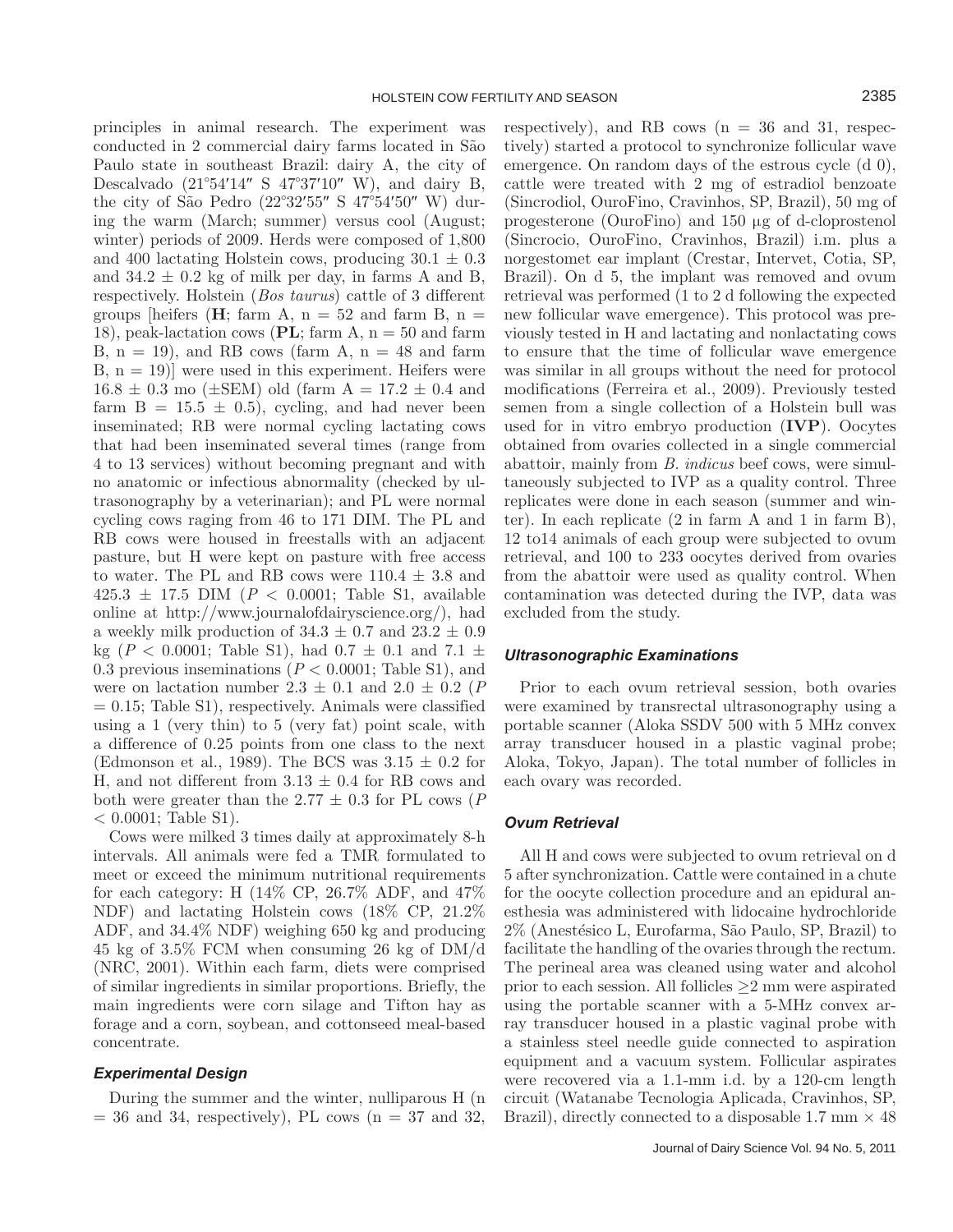mm 16-gauge catheter (BD Angiocath, São Paulo, SP, Brazil) and a 50-mL conical tube containing 15 mL of Dulbecco PBS (**DPBS**; Nutricell Nutrientes Celulares, Campinas, SP, Brazil) supplemented with 1% (vol/vol) fetal calf serum (**FCS**; Gibco Life Technologies, Grand Island, NY) and 5,000 IU/mL sodium heparin (Parinex, Hipolabor, Belo Horizonte, MG, Brazil) at 35 to 37°C. The vacuum connected to the needle was set at 85 to 90 mm Hg. All retrieval procedures were performed by the same veterinarian.

The conical tube containing follicular aspirate was transported to a field laboratory and cumulus–oocyte complexes (**COC**) were washed using a 75-μm filter (Watanabe Tecnologia Aplicada) and DPBS supplemented with 1% FCS. The COC were harvested, washed once in DPBS supplemented with 1% FCS at 37°C and morphologically evaluated under a stereomicroscope  $(8-20 \times$  magnification). The COC were morphologically classified based upon oocyte cytoplasm characteristics and the number of cumulus cell layers as viable or unviable. Compact COC with more than 3 layers of cumulus cells and oocytes with homogeneous cytoplasm, compact COC with  $\leq$ 3 layers of cumulus cells and oocytes with slightly heterogeneous cytoplasm, and COC partially denuded and oocytes with heterogeneous cytoplasm were considered viable for IVP and used in the study. Denuded or degenerated oocytes, oocytes with no cumulus cells over most of the zona pellucida surface or vacuolated and shrunken cytoplasm, and COC with expanded cumulus cells were considered as unviable for IVP (Wright, 1998) and excluded from the study. Viable COC were transported to the IVP laboratory in 1.5-mL cryotubes containing HEPES-buffered tissue culture medium 199 (**TCM-199**; Gibco Life Technologies, Grand Island, NY), 10% FCS, 49.4 mg/ mL of sodium pyruvate (Sigma-Aldrich Chemical Co.; St. Louis, MO), and 50 mg of gentamycin/mL at 37 to 39°C.

## *In Vitro Embryo Production*

The IVP was performed as described by Ferreira et al. (2010a). Prior to in vitro maturation, COC were washed 3 times in HEPES-buffered TCM-199, supplemented with  $10\%$  FCS and 50 μg of gentamycin/ mL, and once in maturation medium, composed of bicarbonate-buffered TCM-199 (Gibco Life Technologies) supplemented with  $10\%$  FCS,  $50 \mu g/mL$  of LH **(**Ayerst, Rouses Point, NY), 5 μg/mL of FSH (Folltropin, Vetrepharm, Belleville, ON, Canada), 0.1 μg/ mL of estradiol (Estradiol 17β; Sigma-Aldrich Chemical Co.), 22 μg of sodium pyruvate/mL, and 50 μg of gentamycin/mL. The COC of each cow were separately cultured for 24 h in 70-μL drops of maturation medium

under mineral oil (D'Altomare, São Paulo, SP, Brazil) at 39 $\degree$ C in an atmosphere of 5%  $\degree$ CO<sub>2</sub> in humidified air. After maturation, the COC were washed and subjected to in vitro fertilization (**IVF**) in 70-μL drops of IVF medium under mineral oil. The IVF medium was Tyrode albumin lactate pyruvate (TALP; Bavister and Yanagimachi, 1977) supplemented with heparin (10  $\mu$ g/mL), sodium pyruvate (22  $\mu$ g/mL), gentamycin (50 μg/mL), fatty acid-free BSA (6 mg/mL), and **PHE** solution  $(2 \mu M)$  penicillin,  $1 \mu M$  hypotaurine, and  $0.25$ μ*M* epinephrine).

A single ejaculate of frozen-thawed semen from a bull of known fertility was used. For IVF, straws were thawed for 30 s in a 35°C water bath. Semen was deposited on a 90 to 45% Percoll gradient prepared with sperm wash medium (modified Tyrode medium) and centrifuged at  $320 \times g$  for 30 min to separate the mobile sperm and to remove the diluents and the seminal plasma. Afterward, the sperm pellet was evaluated for motility and concentration. Each fertilization drop received 5 μL of sperm, to achieve a final concentration of  $1 \times 10^6$  live sperm/ mL. Sperm and COC were incubated at 38.5°C in an atmosphere of  $5\%$  CO<sub>2</sub> in humidified air for 18 to 20 h.

Approximately 18 h after insemination, presumptive zygotes were stripped of cumulus cells by mechanical pipetting in TALP medium. Groups of presumptive zygotes were cocultured on a monolayer of cumulus cells that had attached to the surface plate during in vitro maturation (IVM). Thus, the IVM medium was gently changed to 50 μL of CR2aa medium (Watanabe et al., 1999) supplemented with 2% FCS and 30 mg of BSA/mL to be used for embryo culture at 39°C in an atmosphere of  $5\%$  CO<sub>2</sub> in humidified air for 48 to 72 h, when 30 μL of fresh culture medium was added (first feeding). The proportion of cleaved oocytes was recorded on d 3 of embryo culture. The second feeding was done on d 6 of culture, the blastocyst rate (total number of blastocysts divided by total number of viable oocytes) was recorded on d 7, and the hatching rate (number of hatched blastocysts divided by the number of blastocysts) was recorded on d 8 of embryo culture. Embryos were classified according to International Embryo Transfer Society (IETS) criteria (Wright 1998). Oocyte competence was assessed by the ability of the female gamete to produce a viable blastocyst. In turn, blastocyst viability was assessed by embryo morphology (i.e., clear blastocoel and a well-defined inner cell mass), blastocyst hatching rate, blastocyst cell number, and blastocyst DNA fragmentation rate.

# **Terminal Deoxynucleotidyl Transferase-Mediated Deoxyuridine Triphosphate Nick End Labeling**

All blastocysts produced  $(n = 229)$  were separated in groups according to the animal grouping and sea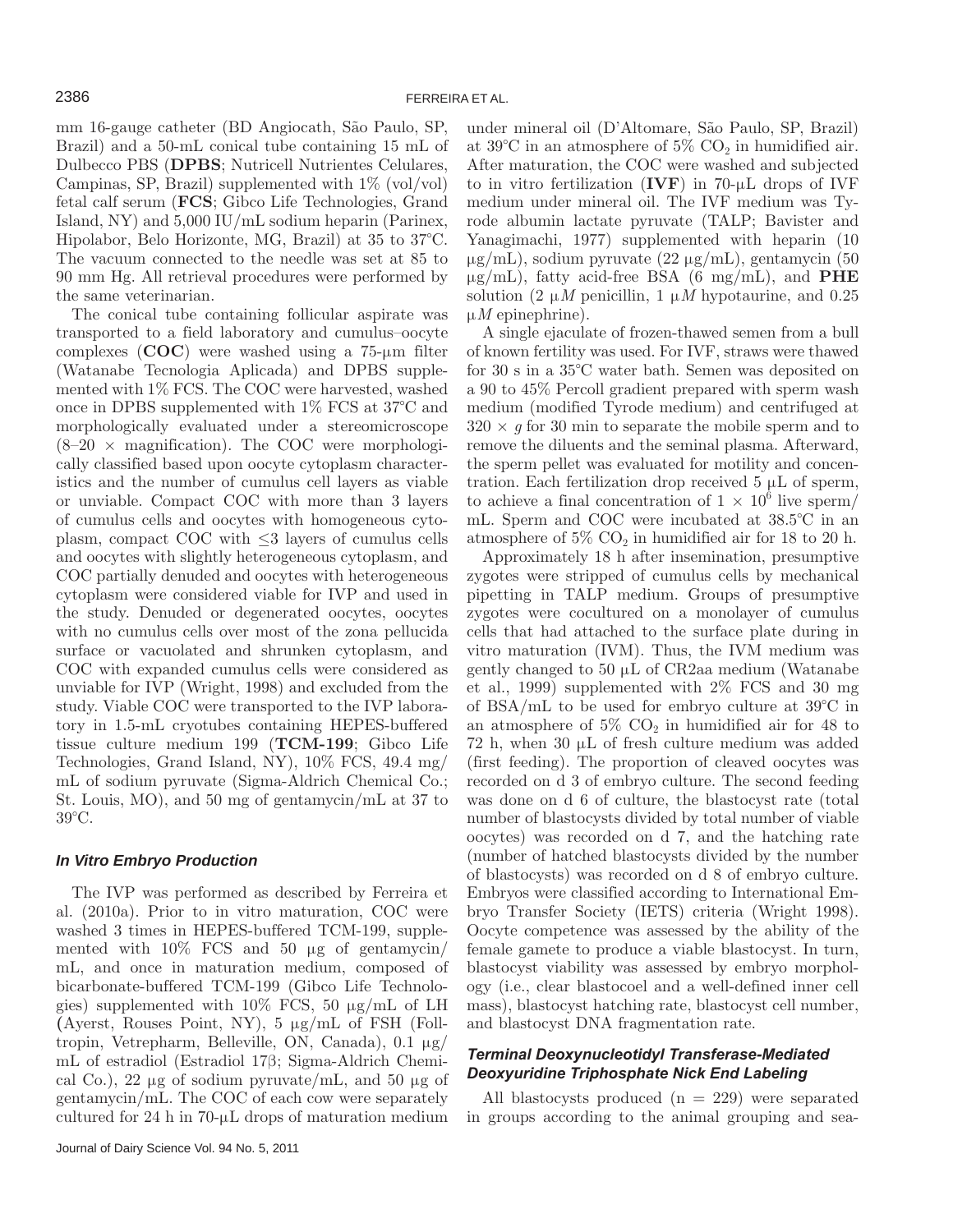son of the year, and analyzed to assess the rate of nuclear fragmentation. Every terminal deoxynucleotidyl transferase-mediated deoxyuridine triphosphate (dUTP) nick end labeling (**TUNEL**) replicate  $(n = 9)$ was run with blastocysts of the 3 groups of cattle, and extra blastocysts were used as positive and negative controls. Blastocysts were removed from the culture medium and washed 4 times in 100-μL drops of PBS (pH 7.4) containing 0.1% polyvinyl-pyrrolidone (**PVP**) by transferring the embryos from drop to drop. The zona pellucida-intact embryos were fixed in a 400-μL drop of 4% (wt/vol) paraformaldehyde in PBS-PVP (pH 7.4) for 1 h at room temperature and then stored in the same solution at 4°C until assayed.

A commercial kit (TUNEL; Roche Molecular Biochemicals, Mannheim, Germany) was used to assess DNA fragmentation, according to the manufacturer's protocol. Briefly, embryos were washed 3 times in PBS-PVP and then permeabilized with 0.5% (vol/vol) Triton X-100 (Sigma-Aldrich Chemical Co.) in PBS-PVP containing 0.1% (wt/vol) sodium citrate for 1 h at room temperature. Embryos were washed twice with PBS-PVP before labeling. Positive control embryos were incubated in 50 U of RNase-free DNase/mL for 1 h at 37°C in a humidified chamber and then washed twice with PBS-PVP before labeling. Negative control embryos and tested embryos were kept in PBS-PVP drops under the same conditions.

Embryos were placed in  $10-\mu L$  drops of fluorescein isothiocyanate-conjugated dUTP plus the enzyme terminal deoxynucleotidyl transferase, and incubated in the dark for 1 h at 37°C in a humidified chamber. Then, embryos were washed 3 times with PBS-PVP. Negative controls were incubated in the absence of the enzyme. The total number of nuclei was obtained by labeling in 10 μg/mL of Hoechst 33342 (Invitrogen, Carlsbad, CA) diluted in PBS for 10 min in the dark. After washing twice in PBS-PVP, embryos were mounted onto slides with coverslips using VectaShield Mounting Medium (Vector Laboratories Inc., Burlingame, CA). The TUNEL-labeled nuclei and total number of nuclei were counted using a fluorescence microscope with a dual filter (Axioplan; Carl Zeiss, Hallbergmoos, Germany) and the AxioVs40 software (V4.6.1.0; Carl Zeiss). The TUNEL-labeled nuclei were visualized at 579-nm excitation and 599-nm emission, whereas Hoechst-labeled nuclei were evaluated at 350 nm and 450 nm, respectively.

Nuclear fragmentation was determined as the percentage of TUNEL-labeled nuclei to the total cell number. Each embryo of each cow or H was individually examined in each season (winter and summer). Positive controls had all blastomeres labeled, whereas negative controls had no TUNEL labeling.

#### *Statistical Analysis*

Tests for normality of residuals and homogeneity of variances were conducted for each variable. Data that did not fulfill the assumptions for ANOVA were transformed accordingly. Continuous data (i.e., respiration rate, rectal temperature, cutaneous temperature, number of oocytes, number of viable oocytes, and total number of nuclei, rates of cleavage, blastocyst and hatched blastocyst formation, and DNA fragmentation) were analyzed by ANOVA using the GLIMMIX procedure of SAS version 9.2 (SAS/STAT, SAS Institute Inc., Cary, NC) for normal distribution.

The explanatory variables considered for inclusion in the models were group, farm, season (winter vs. summer), DIM, number of previous inseminations, BCS, and interactions. The final logistic regression model removed variables by a backward elimination based on the Wald statistics criterion when  $P > 0.20$ . The variables that were included in the final model were group, season (winter vs. summer), number of previous inseminations, and BCS.

Environmental measures were analyzed by ANOVA using the GLIMMIX procedure of SAS. The explanatory variables considered for inclusion in the models were year, month, farm, and interaction between variables. Significance was considered at  $P < 0.05$ . Values are presented as means ± SEM.

## **RESULTS**

No effect of interaction  $(P > 0.05)$  was found for any analyzed variable either between farms and groups, or between replicates and groups. The maximum and minimum environmental temperatures during March (summer) were  $39.1 \pm 0.2$  and  $18.5 \pm 0.2$ °C in farm A, and,  $35.0 \pm 0.2$  and  $17.0 \pm 0.2$ °C in farm B. In August (winter) they were  $28.9 \pm 0.2$  and  $14.4 \pm 0.2$ °C in farm A, and,  $30.0 \pm 0.2$  and  $10.0 \pm 0.2$ °C in farm B. The relative air humidity was  $61 \pm 0.01$  (farm A) and  $62 \pm 0.01$  (farm B) versus  $53.9 \pm 0.01$  (farm A) and  $53.8 \pm 0.01\%$  (farm B) during the summer and winter, respectively. As for physiological traits, H, PL, and RB cows had similar  $(P = 0.17)$  respiration rates during the winter, but PL and RB cows had an increased respiration rate during the summer compared with the same groups during the winter  $(P < 0.0001)$ and with H during the summer  $(P < 0.0001;$  Figure 2). The H maintained similar rectal temperature during summer and winter  $(P = 0.73)$ , whereas PL and RB cows had elevated rectal temperatures during the summer compared with the same groups during the winter  $(P < 0.0001)$  and with H during the summer  $(P<sub>0.0001</sub>)$ < 0.0001; Figure 3). As for cutaneous temperature, an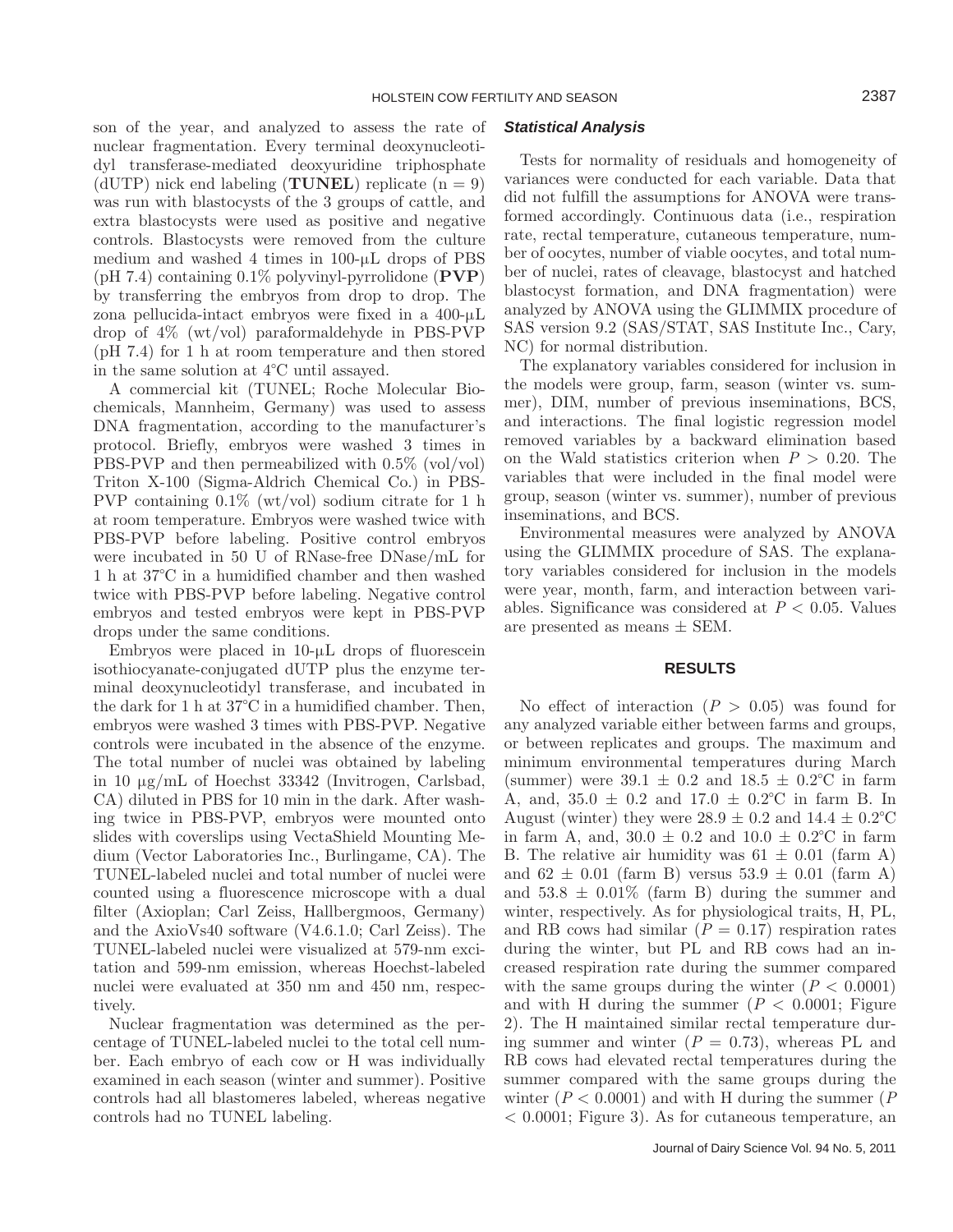

**Figure 2.** Respiration rate (breaths/min) of Holstein cattle of different groups during summer and winter [heifers  $(H; n = 36$  and 34, respectively), high-producing cows in peak lactation (PL;  $n = 37$  and 32, respectively), and repeat-breeder cows  $(RB; n = 36$  and 31, respectively)]. Interaction season-group ( $P < 0.0001$ ); mean ( $\pm$ SEM) values within season  $(a \neq b)$  and within group  $(*)$  differ  $(P < 0.0001)$ .

interaction between season and group  $(P = 0.05;$  Figure 4) was detected. All groups had increased (*P* < 0.0001) cutaneous temperature during the summer; however, it was always lower  $(P < 0.001)$  in H than cows, regardless of season. Summarizing, during the summer the physiological measures of PL and RB cows were more affected in relation to H.

The effects of these physiological alterations on oocyte quality were investigated. At ovum retrieval, H and cows provided a similar  $(P = 0.07)$  number of recovered oocytes and viable oocytes during the winter. Nonetheless, during the summer, oocyte numbers were decreased  $(P < 0.0001)$  in cows (Table 1). A quality control system was established based on abattoir-derived beef cattle oocytes to test reliability of the IVP routine. Developmental rates of the abattoir-derived oocytes were as follows:  $80.7\% \pm 1.5$  versus  $73.7\% \pm 1.5$ 1.7 ( $P = 0.003$ ) cleavage,  $45.4\% \pm 1.9$  versus  $39.0\%$  $\pm$  2.9 (*P* = 0.06) blastocyst, and 36.4\%  $\pm$  4.0 versus  $44.7\% \pm 6.4$  ( $P = 0.3$ ) hatched during the summer  $(n = 582)$  and winter  $(n = 453)$ , respectively. As for the ovum retrieval-derived oocytes, cleavage rates were similar between animal groups  $[H = 51.7\% \pm 4.5 \text{ (n)}]$  $=$  375), PL  $=$  37.9%  $\pm$  5.1 (n  $=$  390), RB  $=$  41.9%  $\pm$ 4.5 (n = 666);  $P = 0.20$  and seasons [winter =  $42.3\%$  $\pm$  3.4 (n = 979), summer = 45.8%  $\pm$  4.4 (n = 452); *P*  $= 0.50$ . Yet, when blastocyst rates were evaluated, an interaction between group and season  $(P < 0.0001)$  was found (Figure 5), indicating that the effect of season was dependent on group, unlike the rate of cleavage. Regardless of season, RB cow blastocyst rates were lower  $(P < 0.0001)$  than for H. In the summer, RB blastocyst rate dropped  $(P < 0.002)$  in comparison to





**Figure 3.** Rectal temperature (°C) of Holstein cattle of different groups during summer and winter [heifers  $(H; n = 36$  and 34, respectively), high-producing cows in peak lactation (PL;  $n = 37$  and 32, respectively), and repeat-breeder cows (RB;  $n = 36$  and 31, respectively)]. Interaction season-group  $(P < 0.0001)$ ; mean  $(\pm$ SEM) values within season  $(a \neq b)$  and within group  $(*)$  differ  $(P < 0.0001)$ .

**Figure 4.** Cutaneous temperature (°C) of Holstein cattle of different groups during summer and winter [heifers  $(H; n = 36$  and 34, respectively), high-producing cows in peak lactation (PL;  $n = 37$  and 32, respectively), and repeat-breeder cows  $(RB; n = 36$  and 31, respectively). Interaction season-group  $(P = 0.05)$ ; mean  $(\pm$ SEM) values within season  $(a \neq b)$  and within group  $(*)$  differ  $(P < 0.0001)$ .

Journal of Dairy Science Vol. 94 No. 5, 2011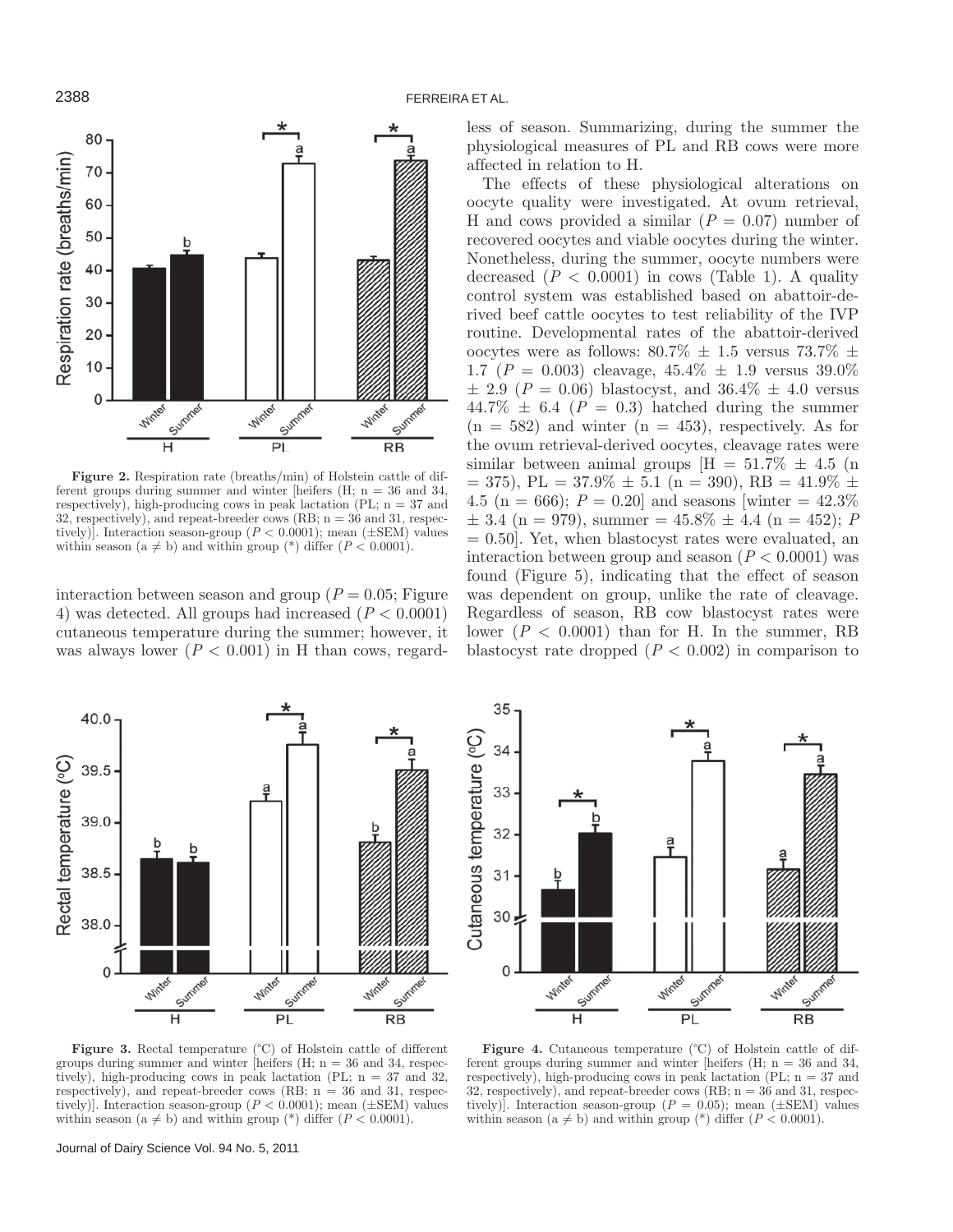winter, becoming lower than for PL cows  $(P < 0.001)$ . Regarding the blastocyst hatched rate, no interaction was found among animal groups and seasons  $(P = 0.3)$ , which enabled grouping of data. The overall hatching rate was similar among groups  $(19.3\%, n = 288; P =$ 0.2), regardless of season. However, it was decreased during the summer  $(23.0\%, n = 218 \text{ vs. } 6.5\%, n = 70;$  $P = 0.03$ , regardless of category. In agreement with the blastocyst rate, RB blastocyst quality was compromised in comparison to H and PL during the summer  $(P = 0.01)$ , but not during the winter  $(P = 0.3)$ , as indicated by the percentage of TUNEL-positive cells (Figure 6). Regarding the number of nuclei in blastocysts, no interaction between group and season  $(P =$ 0.80) was found; thus, data were grouped. Regardless of season, H had increased nuclei numbers  $(H = 253.0)$  $\pm$  12.2, which were greater than both PL = 202.5  $\pm$ 9.9 and RB =  $207.0 \pm 8.3$ ;  $P = 0.001$ ), whereas during the summer the number of nuclei was decreased  $(230.6 \pm 6.8 \text{ vs. } 175.0 \pm 9.0; P = 0.0005)$ , regardless of group. Summarizing, a pronounced effect of summer was observed in RB oocyte competence to develop into blastocysts in comparison to H and PL.

#### **DISCUSSION**

Given that repeat breeding is a multifactorial problem involving several extrinsic and intrinsic factors coupled to the individual animal, an experiment based on ovum retrieval-derived oocytes allows the study of effects exerted on the gamete until the time it is recovered from the donor. In this context, our work focuses on examining oocytes harvested from Holstein cattle of 3 groups (H, PL, and RB) by ovum retrieval to assess oocyte recovery and competence to develop into viable blastocysts. Environmental conditions were considered by harvesting oocytes from all groups during winter and summer.

When oocytes were retrieved from RB cows during the summer, their quality was severely compromised, showing a rate of blastocyst development decreased by almost half in comparison to non-RB cows (PL) or almost one-third in comparison to H. This loss of competence was confirmed by a higher rate of nuclear fragmentation (TUNEL-positive cells), indicating that blastocysts from RB cows produced from oocytes retrieved during the summer have lower capability to undergo implantation and develop to term (Fabian et al., 2005; El-Sayed et al., 2006). On the other hand, the effect of RB cows on oocyte quality was not as evident when assessed during the winter. In this season, although the embryonic developmental rates of RB-derived oocytes were lower in comparison to those derived from H, they were similar to non-RB cows (PL). The

|                  |                                                                                                                                                                                                                                                                                                                                                                                                                                                          |                                                                             | Category                                                                            |                                                                                  |                                                                                       |                                                                                                        | $P$ -value            |                          |
|------------------|----------------------------------------------------------------------------------------------------------------------------------------------------------------------------------------------------------------------------------------------------------------------------------------------------------------------------------------------------------------------------------------------------------------------------------------------------------|-----------------------------------------------------------------------------|-------------------------------------------------------------------------------------|----------------------------------------------------------------------------------|---------------------------------------------------------------------------------------|--------------------------------------------------------------------------------------------------------|-----------------------|--------------------------|
|                  | T                                                                                                                                                                                                                                                                                                                                                                                                                                                        |                                                                             | $\Xi$                                                                               |                                                                                  | RB                                                                                    |                                                                                                        |                       |                          |
| Season           | $\rm Total$                                                                                                                                                                                                                                                                                                                                                                                                                                              | Viable                                                                      | $\rm Total$                                                                         | Viable                                                                           | Total                                                                                 | Viable                                                                                                 |                       | Group Season Interaction |
| Summer<br>Winter | $11.82 \pm 0.91^{\rm A}$<br>$12.51 \pm 1.17$<br>$(n = 34)$<br>$(n = 36)$                                                                                                                                                                                                                                                                                                                                                                                 | $9.36\,\pm\,0.81^\mathrm{X}$<br>$8.43 \pm 0.93$<br>$(n = 34)$<br>$(n = 36)$ | $6.30\,\pm\,0.51^{\rm b,B}$<br>$10.86 \pm 0.75^{\circ}$<br>$(n = 32)$<br>$(n = 37)$ | $4.32 \pm 0.41^{y,Y}$<br>$8.00 \pm 0.63^x$<br>$\left( n=32\right)$<br>$(n = 37)$ | $6.51 \pm 0.56^{\rm b,B}$<br>$15.14 \pm 1.29^a$<br>$\left( n=31\right)$<br>$(n = 36)$ | $\begin{array}{l} \rm (n=31) \\ 5.15\pm0.50^{\rm y,Y} \end{array}$<br>$12.87 \pm 1.22^x$<br>$(n = 36)$ | $< 0.0001$ $< 0.0001$ | < 0.0001                 |
|                  | <sup>a,b</sup> Different superscript letters denote a difference within columns ( $P < 0.0001$ ).<br><sup>83</sup> Different superscript letters denote a difference within columns ( $P < 0.0001$ ).<br>${}^{\textsc{X,Y}}$ Different superscript letters denote a difference within rows (P $<0.0001$ ).<br><sup>A,B</sup> Different superscript letters denote a difference within rows ( $P < 0.0001$ ).<br>Values are presented as means $\pm$ SEM. |                                                                             |                                                                                     |                                                                                  |                                                                                       |                                                                                                        |                       |                          |

Journal of Dairy Science Vol. 94 No. 5, 2011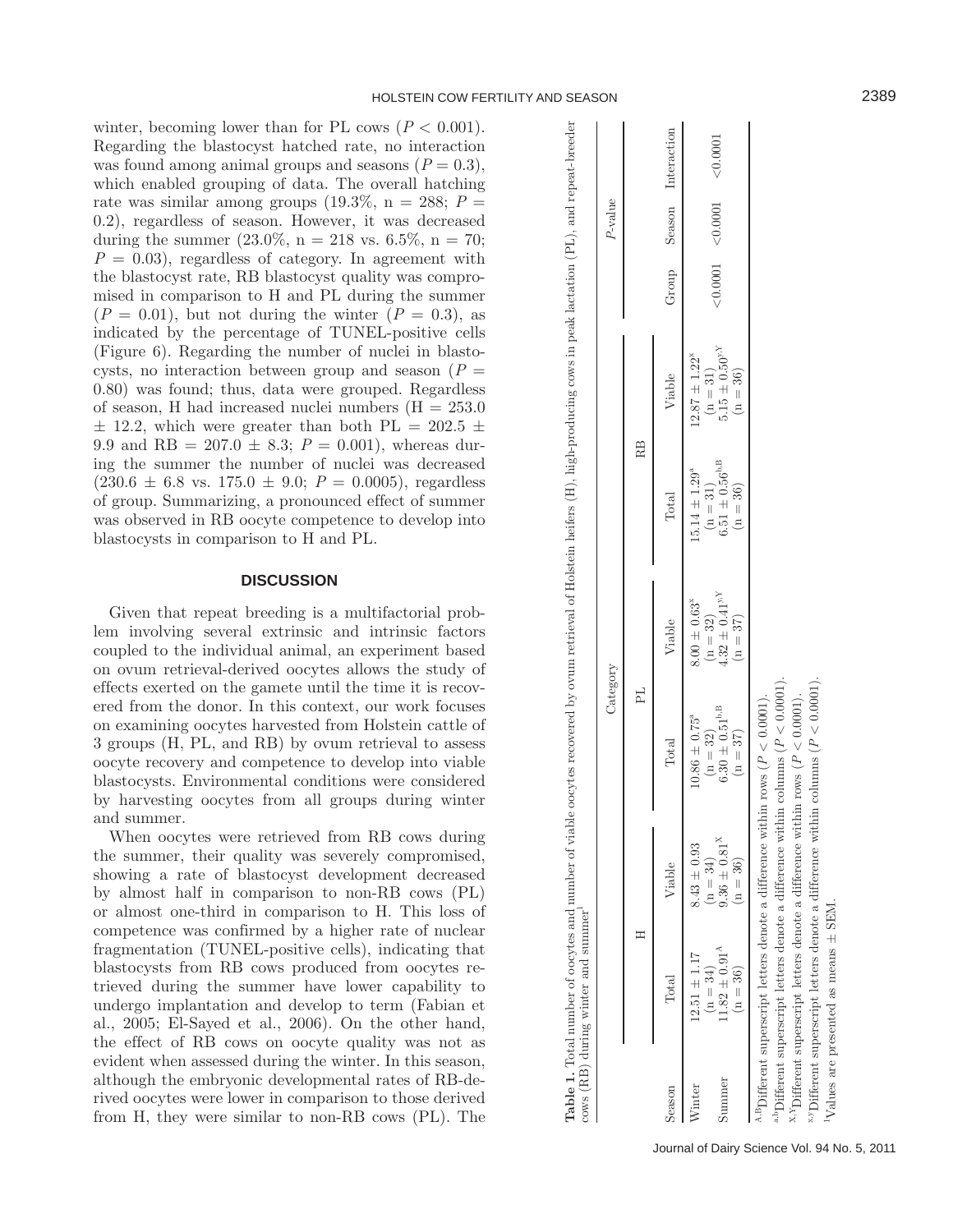

**Figure 5.** Blastocyst rate 7 d post-in vitro insemination of Holstein cattle oocytes of different groups during summer and winter [heifers  $(H; n = 150 \text{ and } 244, \text{ respectively}),$  high-producing cows in peak lactation (PL;  $n = 103$  and 191, respectively), and repeat-breeder cows (RB;  $n = 177$  and 413, respectively)]. Interaction season-group ( $P <$ 0.0001); mean ( $\pm$ SEM) values within season (a  $\neq$  b  $\neq$  c) and within group (\*) differ  $(P < 0.0001)$ .

same result was found for nuclear fragmentation rate, indicating a higher susceptibility of RB oocytes to the effects exerted by summer HS on the female gamete.

Oocyte quality appears compromised in PL cows, whereas similarities on embryonic developmental rates found between PL and RB during the winter of the present study may be sufficient to suggest a lack of quality in RB gametes. For instance, metabolic changes in preantral follicles, follicular fluid, and dominant follicles affecting the quality of both oocyte and granulosa cells were described in dairy cows with negative energy balance during the early postpartum period (Britt, 1994; Leroy et al., 2004). On the other hand, even with their cutaneous temperature increased during the summer, H were capable of keeping similar respiration rate and rectal temperature during the winter and summer, whereas cows have these 3 measures increased during the summer, as seen in our study.

It is known that a classical physiological response to increased body temperature is redistribution of blood to the skin (Choshniak et al., 1982). Blood flow changes in response to HS within minutes (Kamijo et al., 2005) with the aim of increasing the heat loss from the skin. Increased blood flow to the periphery associated with thermoregulation concurrently decreased blood flow to the internal organs, including the reproductive tract (i.e., uterus, ovaries, cervix, and oviduct; Roman-Ponce et al., 1978; Lublin and Wolfenson, 1996). Thus, increased cutaneous temperature reflects HS and it is probably a consequence of the redistribution of blood flow to the skin aiming for thermoregulation. The H are probably more efficient at thermoregulation than cows, as reflected by rectal temperature. Yet, possible decreased vascular perfusion of the preovulatory follicle, as a result of blood flow redistribution during HS, may have compromised oocyte function, as shown by embryonic developmental rate following IVP. According to Sartori et al. (2002), lactating cows have greater increase in body temperature than do H in response to an increase in environmental temperature. These different responses to summer are probably due to decreased thermoregulatory ability of lactating cows, which may be related to the high metabolic energy associated with milk production (Berman et al., 1985). Therefore, greater developmental rates for H compared with RB cows were expected.

A point to be considered in our study is the in vitro condition evaluated and the way the data were obtained may not be extrapolated to what is seen in vivo. Although a system based on ovum retrieval-derived oocytes and in vitro fertilization allowed assessment of the effect accumulated on the gamete through folliculogenesis, it prevents the study of an interaction between the gamete and the animal Although we have assessed blastocyst quality by the rate of nuclear fragmentation



**Figure 6.** Blastocyst terminal deoxynucleotidyl transferase-mediated deoxyuridine triphosphate (dUTP) nick end labeling (TUNEL) positive cells 7 d post-in vitro insemination of Holstein oocytes of different groups during summer and winter [heifers  $(H; n = 13$  and 61, respectively), high-producing cows in peak lactation (PL;  $n = 14$ and 49, respectively), and repeat-breeder cows  $(n = 14$  and 78, respectively)]. Interaction season-group (*P* < 0.01); mean (±SEM) values within season ( $a \neq b$ ) and within group (\*) differ ( $P < 0.01$  and  $P <$ 0.001, respectively).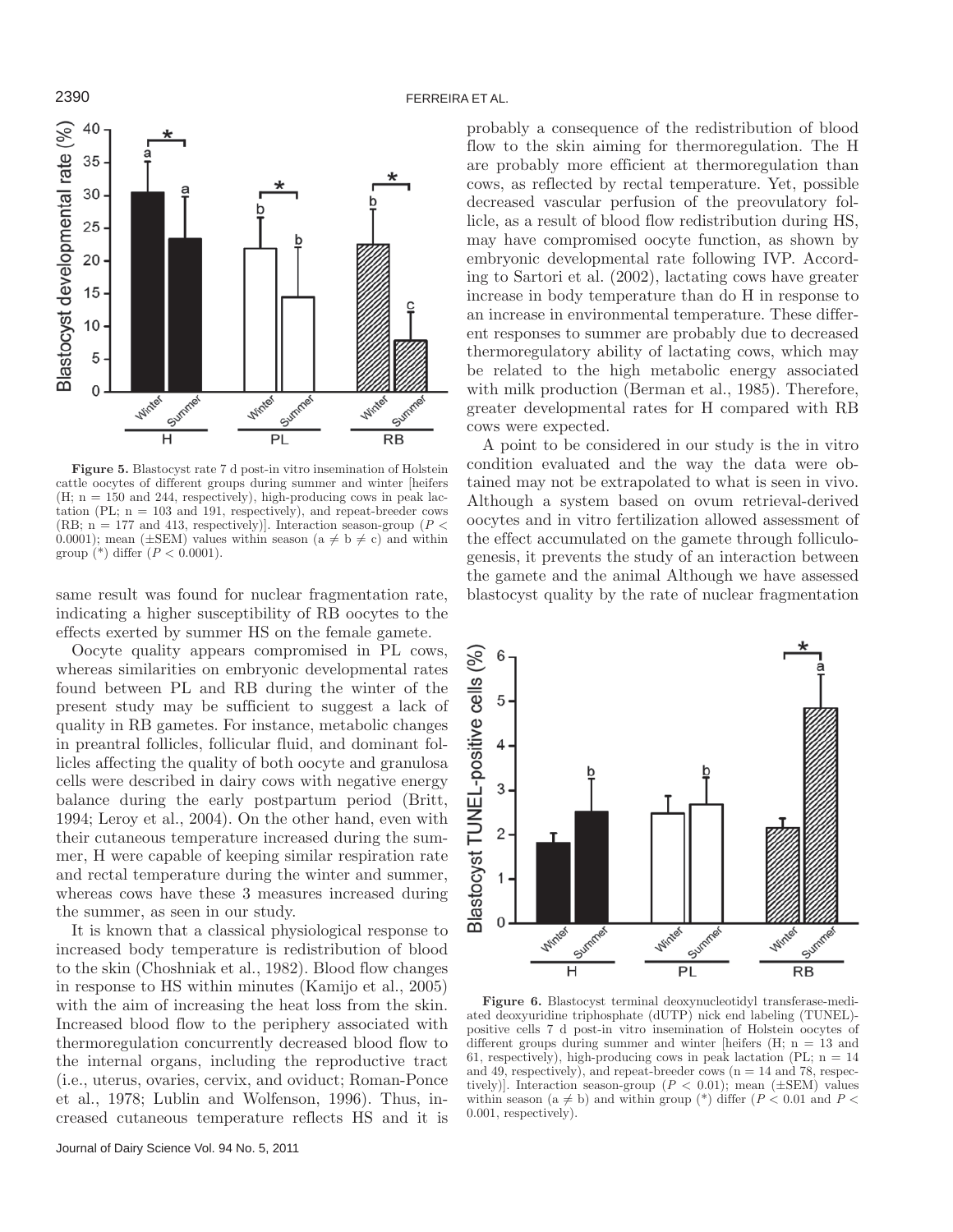and total cell number, embryo transfer to recipient cows and analysis of development to term would be the best way to check blastocyst viability. In the present study, similar cleavage rates were achieved by cows (PL and RB) and H in both periods. Blastocysts had 230 nuclei during winter, but only 175 during summer. In respect to the effect of summer on oocyte quality, it was shown that HS during folliculogenesis has the potential to compromise the oocyte, either because of direct actions of elevated temperature on it or because of alterations in follicular function compromising oocyte quality (Hansen and Arechiga, 1999). In vivo (de S. Torres-Júnior et al., 2008) and in vitro (Barros et al., 2006; Gendelman et al., 2010) studies demonstrated that elevated temperatures do not affect oocyte cleavage rate after fertilization. These data suggest that the in vitro fertilization rate is similar among groups and it is not critically affected by the season. Yet, Gendelman et al. (2010) suggested a deleterious seasonal effect on multiparous Holstein cow oocyte developmental competence with delayed cleavage, leading to lower blastocyst rate, although similar cleavage rates were observed. Accordingly, in the present study, blastocyst rates were decreased during the summer. Blastocyst hatching rate and total blastocyst cell number were decreased during the summer in all groups, indicating a critical effect on oocyte quality expressed later during development. A detrimental effect of summer on blastocyst rate, quality, or cell number supports scientific studies showing decreased in vitro or in vivo embryonic development under conditions of HS (Hansen et al., 2001; Rivera and Hansen, 2001; Al-Katanani et al., 2002). The exact mechanisms by which HS compromises the oocyte are not known.

Interestingly, RB cows were the animals most affected during summer, showing a decrease in blastocyst rate and viability. Thus, an association of factors regarding the effect of summer on the oocyte and peculiarities of RB cows may be related to decreased fertility in this group of cows. Several authors reported that delayed embryonic development may be a common factor for most RB heifers (Gustafsson, 1985; Gustafsson and Plöen, 1986). It is difficult to make generalizations regarding predominant causes of repeat breeding. Several endogenous factors acting at different levels (i.e., ovary, oviduct, and uterus) may affect oocyte and embryo quality, determining the incidence of repeat breeding in dairy cows. Such factors can be driven by exogenous stimuli such as HS. In the present study, summer HS potentially impaired RB oocyte developmental competence, resulting in decreased quality blastocysts (high fragmentation rate). Besides, retarded cleavage timing, consequential of HS, may explain the low hatching rate of these blastocysts. Altogether, fertility problems associated with repeat breeding are maximized by summer HS and certainly involve oocyte quality disruption.

#### **CONCLUSIONS**

Heat stress negatively affected the physiological measures and the IVP in RB Holstein cows. Although the cleavage rate was similar to that of other groups (PL and H), the blastocyst rate of RB cows was severely compromised by HS. The fragmentation rate of RB blastocysts was increased during the summer compared with winter and other groups, suggesting that the association of RB fertility problems and summer HS may potentially impair oocyte quality. Our findings provide evidence of a greater sensitivity of RB oocytes to summer HS.

#### **ACKNOWLEDGMENTS**

We acknowledge the financial support from Fundação de Amparo à Pesquisa do Estado de São Paulo (FAPESP; Proc.2009/00938-3) and Coordenação de Aperfeiçoamento de Pessoal de Nível Superior (CAPES); the hormone donation from OUROFINO Saúde Animal (São Paulo, Brazil); the cooperation and assistance of Vitrogen (Cravinhos, SP, Brazil) and Vida Reprodutiva (Cravinhos, SP, Brazil) companies; and the farms Santa Rita (Descalvado, SP, Brazil) and Campestre (São Pedro, SP, Brazil) for supplying the animals and management necessary to conduct this study.

## **REFERENCES**

- Al-Katanani, Y. M., F. F. Paula-Lopes, and P. J. Hansen. 2002. Effect of season and exposure to heat stress on oocyte competence in Holstein cows. J. Dairy Sci. 85:390–396.
- Ambrose, J. D., M. Drost, R. L. Monson, J. J. Rutledge, M. L. Leibfried-Rutledge, M.-J. Thatcher, T. Kassa, M. Binelli, P. J. Hansen, P. J. Chenoweth, and W. W. Thatcher. 1999. Efficacy of timed embryo transfer with fresh and frozen in vitro produced embryos to increase pregnancy rates in heat-stressed dairy cattle. J. Dairy Sci. 82:2369–2376.
- Badinga, L., W. W. Thatcher, T. Diaz, M. Drost, and D. Wolfenson. 1993. Effect of environmental heat stress on follicular development and steroidogenesis in lactating Holstein cows. Theriogenology 39:797–810.
- Båge, R., S. Petyim, B. Larsson, T. Hallap, A.-S. Bergqvist, H. Gustafsson, and H. Rodríguez-Martínez. 2003. Oocyte competence in repeat-breeder heifers: Effects of an optimized ovum pick-up schedule on expression of oestrus, follicular development and fertility. Reprod. Fertil. Dev. 15:115–123.
- Barros, C. M., M. F. Pegorer, J. L. M. Vasconcelos, B. G. Eberhardt, and F. M. Monteiro. 2006. Importance of sperm genotype (*indicus* versus *taurus*) for fertility and embryonic development at elevated temperatures. Theriogenology 65:210–218.
- Baruselli, P. S., R. M. Ferreira, M. F. Sa, L. F. T. Nasser, C. A. Rodrigues, and G. A. Bo. 2010. Bovine embryo transfer recipient synchronisation and management in tropical environments. Reprod. Fertil. Dev. 22:67–74.
- Bavister, B. D., and R. Yanagimachi. 1977. The effects of sperm extracts and energy sources on the motility and acrosome reaction of hamster spermatozoa in vitro. Biol. Reprod. 16:228–237.